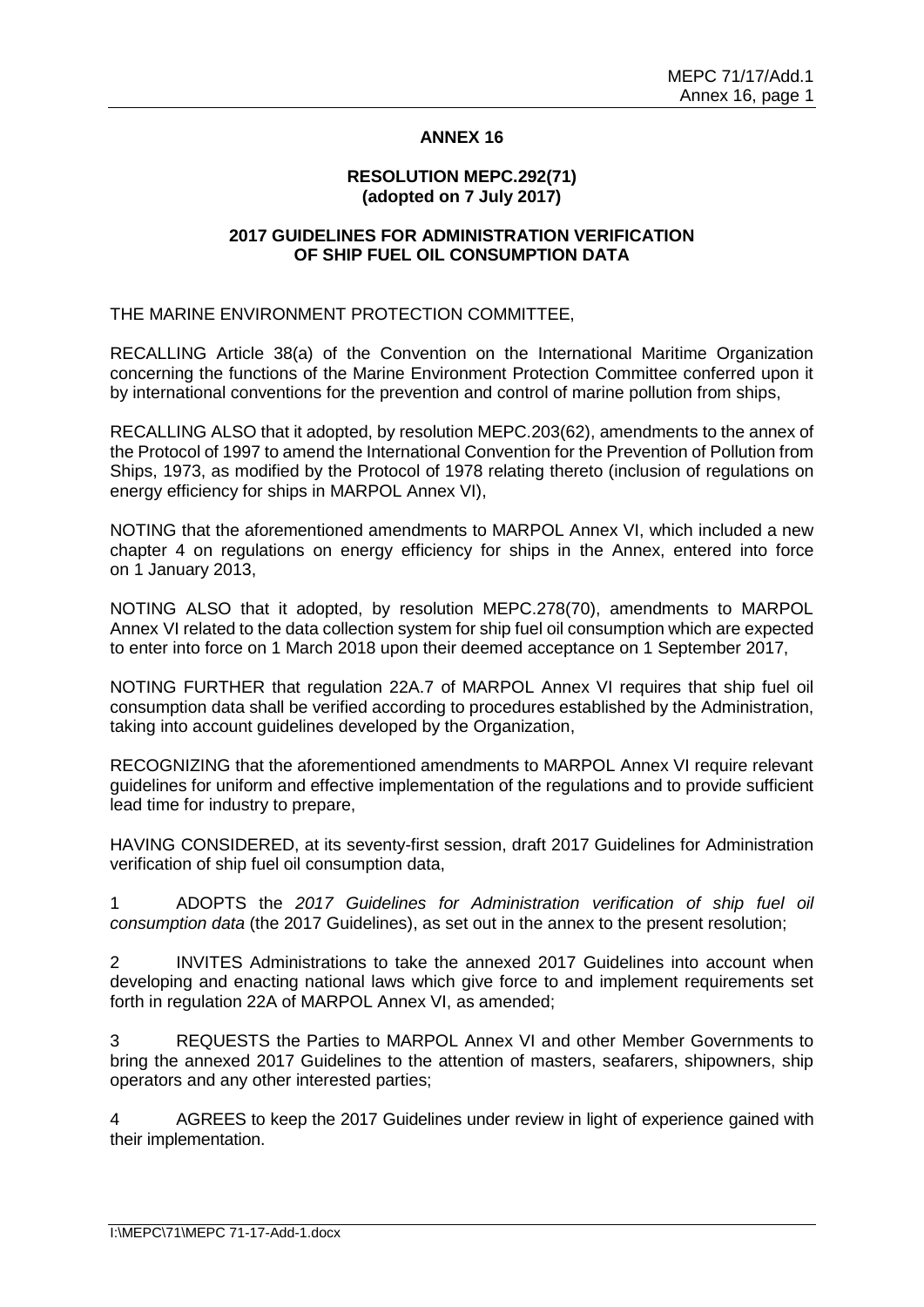# ANNEX

## **2017 GUIDELINES FOR ADMINISTRATION VERIFICATION OF SHIP FUEL OIL CONSUMPTION DATA**

# **1 INTRODUCTION**

1.1 Regulation 22A of MARPOL Annex VI establishes the IMO Ship Fuel Oil Consumption Database, to be administered by the Organization, to which each Administration will submit relevant data for their registered ships of 5,000 gross tonnage (GT) and above. Regulation 22A.7 specifies that "the data shall be verified according to procedures established by the Administration, taking into account guidelines to be developed by the Organization". This document contains the Guidelines referred to in that regulation and is intended to assist Administrations in developing their own verification programme.

1.2 A data verification procedure should ensure the reliability of the collected data while minimizing the costs and associated burdens to the ship and the Administration.

## **2 DEFINITIONS**

For the purpose of these Guidelines, the definitions in MARPOL Annex VI apply.

## **3 RESPONSIBILITIES**

3.1 The responsibilities of Administrations and ships are set out in MARPOL Annex VI. These Guidelines do not change those or create any new obligations.

3.2 Under the data collection system for fuel oil consumption of ships, as specified in MARPOL Annex VI, an Administration may authorize an organization<sup>1</sup> to receive the data from a ship, verify the data for compliance with the requirements, issue the Statement of Compliance, submit the data to the Organization and perform other actions authorized by the Administration with respect to the IMO Ship Fuel Oil Consumption Database. In every case, the Administration assumes full responsibility for all tasks conducted by the Administration or any organization duly authorized by it (hereinafter referred to as "the Administration").

# **4 VERIFICATION OF THE REPORTED DATA**

4.1 To facilitate data verification, the Administration should indicate what additional documentation a ship should submit along with its annual data report. Specification of this documentation can be done on a ship basis, as part of the assessment of the Data Collection Plan<sup>2</sup>, or it may be done as a general policy statement or through such other policy instruments as the Administration deems appropriate. Additional documentation to facilitate data verification may include the following, as well as other documentation that the Administration deems relevant:

.1 a copy of the ship's Data Collection Plan;

<sup>1</sup> Refer to the *Guidelines for the Authorization of organizations acting on behalf of the Administration*, adopted by the Organization by resolution A.739(18), as amended by resolution MSC.208(81), and the *Specifications on the Survey and Certification Functions of Recognized Organizations Acting on Behalf of the Administration*, adopted by the Organization by resolution A.789(19), as may be amended by the Organization.

<sup>&</sup>lt;sup>2</sup> Refer to the 2016 Guidelines for the development of a Ship Energy Efficiency Management Plan (SEEMP), adopted by resolution MEPC.282(70).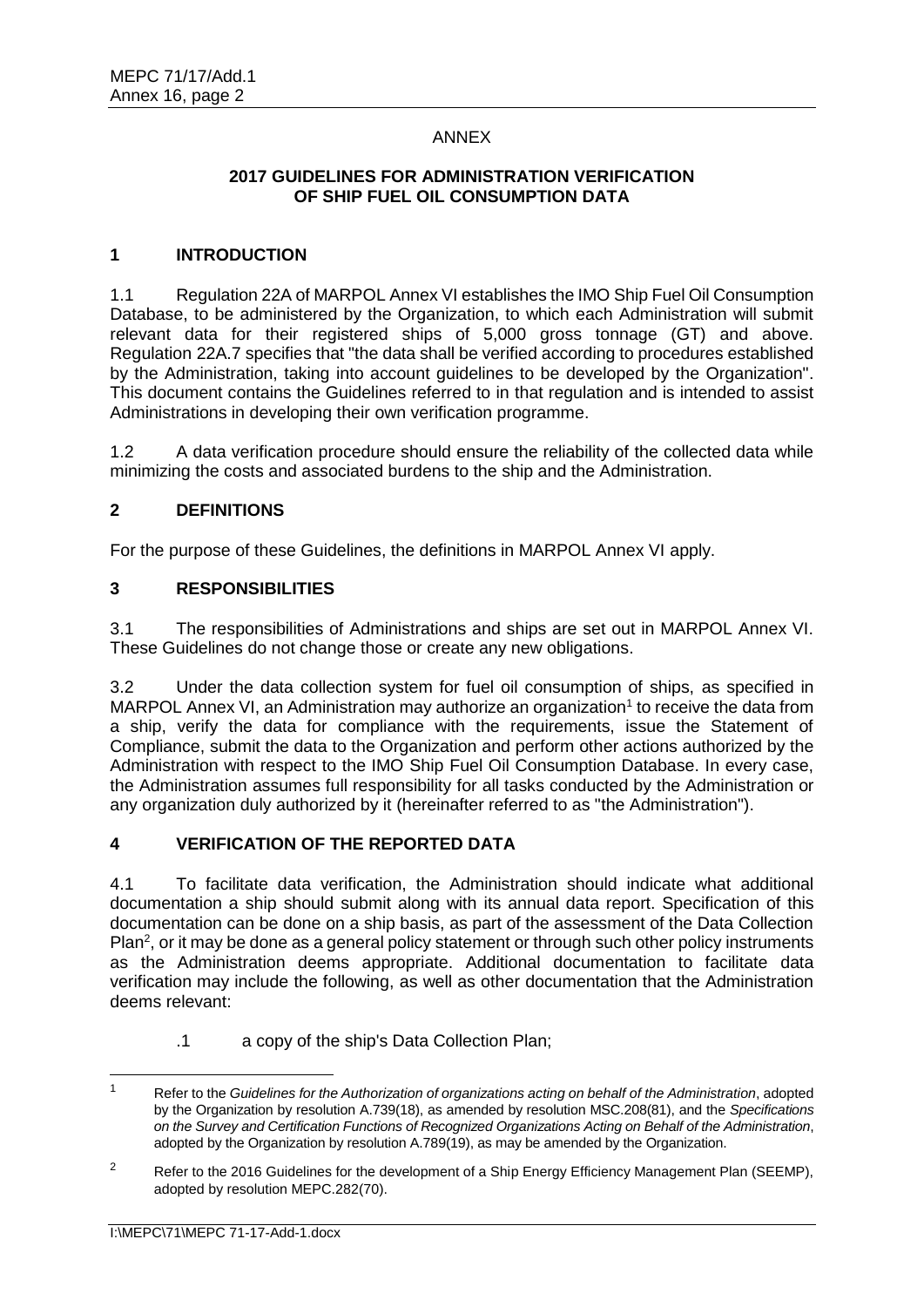- .2 summaries of bunker delivery notes (BDNs), in sufficient detail to show that all fuel oil consumed by the ship is accounted for (see sample form of BDN summary set out in appendix 1);
- .3 summaries of disaggregated data of fuel oil consumption, distance travelled and hours underway, in a format specified by the Administration (see sample form of data summary set out in appendix 2);
- .4 information to demonstrate that the ship followed the Data Collection Plan set out in its SEEMP, including information on data gaps and how they were filled as well as how the event that caused the data gap was resolved; and
- .5 copies of documents containing information on the amount of fuel oil consumption, distance travelled and hours underway for the ship's voyages during the reporting period (e.g. the ship's official logbook, oil record book, BDNs, arrival/noon/departure reports, etc.).

4.2 In addition to the documentation described in paragraph 4.1, the Administration may request a ship to submit such documentation needed to perform a comprehensive review of a ship's annual fuel oil consumption, distance travelled, and hours underway. The Administration may request this documentation be submitted by all ships or a subset of the ships subject to its jurisdiction. This documentation may be used by the Administration to verify whether the ship followed the methodology specified in its Data Collection Plan, with a view to confirming:

- .1 consistency of reported data and calculated values, including with previous reporting periods (if applicable), through recalculating the annual reported values using the underlying data, etc.;
- .2 completeness of data (e.g. perform substantive testing based on reconciliation, recalculations, and document cross-check, for example with official logbook and/or arrival/noon/departure reports, recalculate hours underway and total quantities of fuel oil used and distance travelled); and
- .3 reliability and accuracy of the data (e.g. test that the data quality procedures as described in the Data Collection Plan (see section 9 of sample form of Data Collection Plan, as set out in appendix 2 of the *2016 Guidelines for the development of a ship energy efficiency management plan (SEEMP)*) have been properly implemented, carry out site visits (typically to the Company's offices rather to the ship) to test the systems, processes and the control activities) through corroborating fuel oil consumption data with distance travelled and hours underway, comparing reported fuel oil consumption with that which is expected for the ship size, operational profile, and technical characteristics, and/or comparing reported fuel oil consumption total fuel bunkered, etc.

4.3 Should any discrepancy be identified by the Administration in the reported data, it should be communicated to the Company on a timely basis for correction. On receipt of corrected data from the Company and satisfactory completion of the verification, the Statement of Compliance will be issued by the Administration.